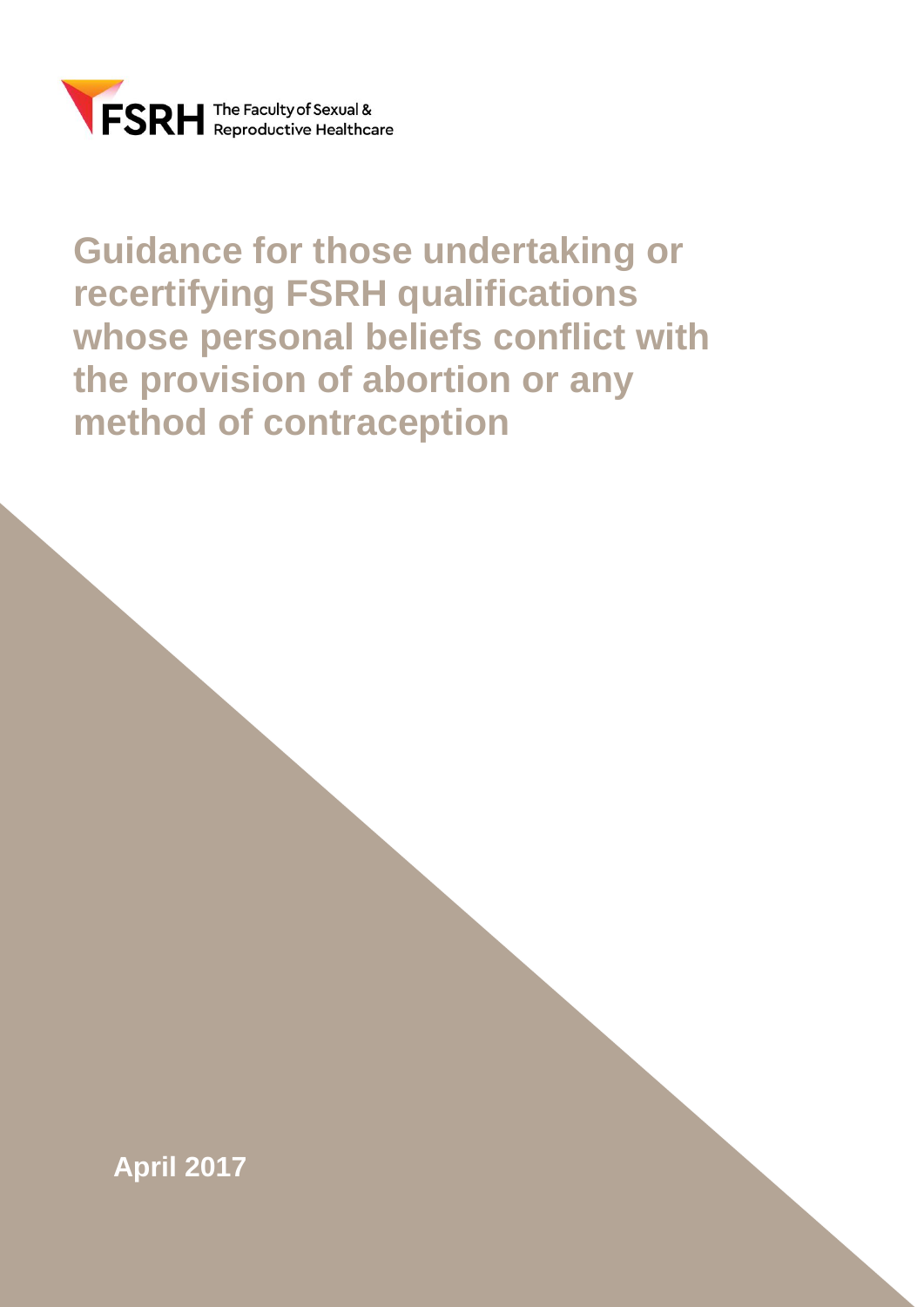

## **Contents**

| 1 <sub>1</sub>   |                                                                                |
|------------------|--------------------------------------------------------------------------------|
| 2.               |                                                                                |
| 3.               |                                                                                |
|                  |                                                                                |
|                  | 3.2 The law and objection to the provision of care on the basis of personal or |
| $\overline{4}$ . |                                                                                |
| 5.               |                                                                                |
| 6.               |                                                                                |
|                  | 6.1  Diploma of the Faculty of Sexual & Reproductive Healthcare (DFSRH)        |
|                  | 6.2 Letters of Competence in Intrauterine Techniques or Subdermal Implants     |
|                  |                                                                                |
|                  | 6.4 Specialty Training Programme in Community Sexual & Reproductive            |
| 7 <sub>1</sub>   |                                                                                |
|                  |                                                                                |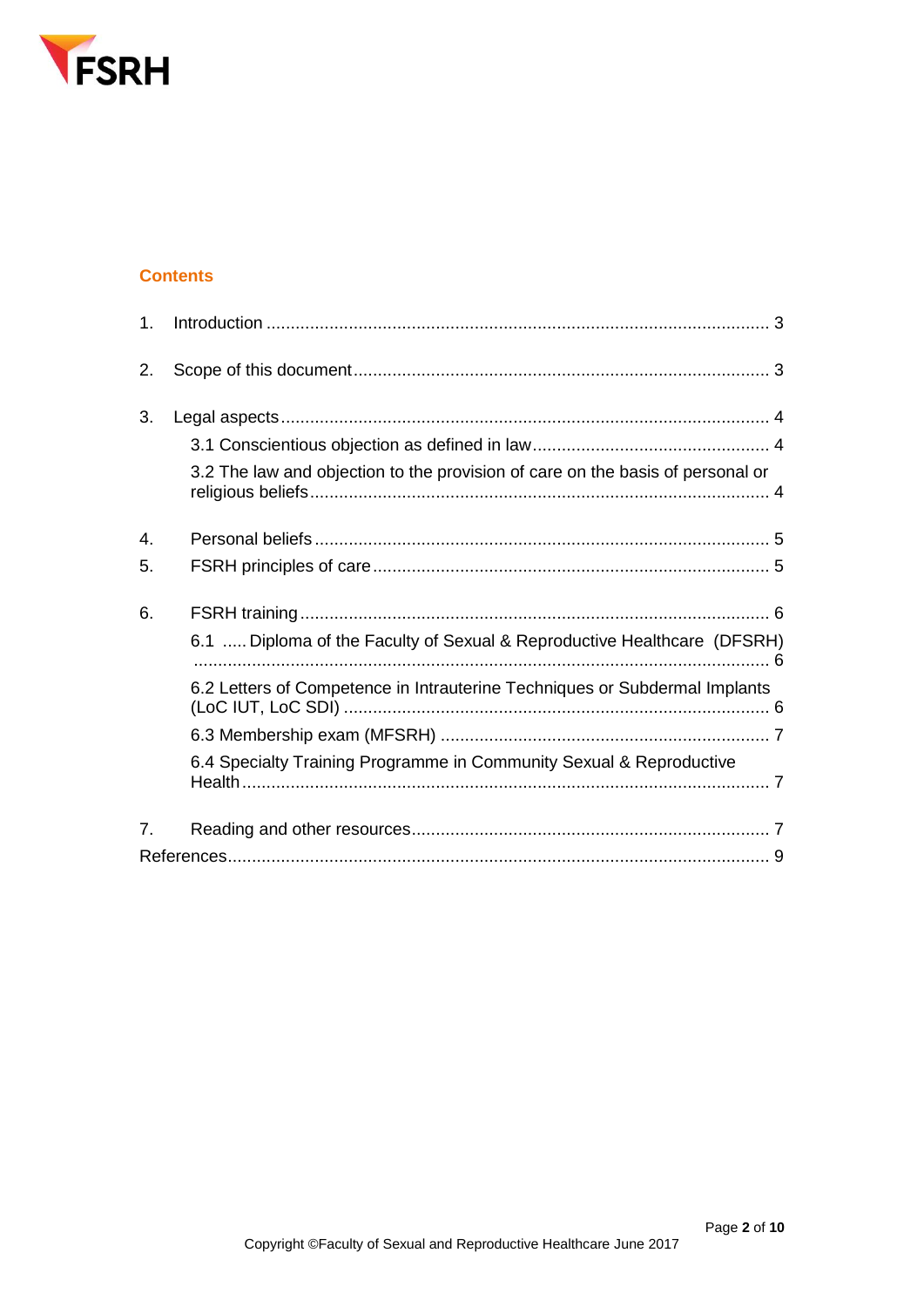

# <span id="page-2-0"></span>**1. Introduction**

The Faculty of Sexual and Reproductive Healthcare (FSRH) is a faculty of the Royal College of Obstetricians and Gynaecologists (RCOG) and an independent charity whose aims include advancing the education and training of healthcare professionals in the field of sexual and reproductive healthcare (SRH). The FSRH welcomes and values having a diverse membership, representing a wide range of personal, religious and non-religious views and beliefs. In its teaching and training, the FSRH expects its trainees to demonstrate a positive commitment to the provision of highquality healthcare that places the patient at the centre of care and prioritises their welfare.

This guidance replaces the former *'Guidelines for FSRH trainees who express conscientious or other objections to abortion or any form of contraception'*. It is for all healthcare professionals (HCPs) considering or recertifying any of the FSRH qualifications, the FSRH Membership exam or the Specialty Training Programme of Community Sexual and Reproductive Health (CSRH).

#### <span id="page-2-1"></span>**2. Scope of this document**

This guidance particularly addresses the position of healthcare professionals (HCP) who wish to pursue training or a qualification governed by the FSRH and who might wish to opt out of any aspects of sexual and reproductive healthcare as a result of religious and/or personal beliefs. These guidelines are designed only to apply to those undertaking or recertifying FSRH training and not to any contractual arrangements between HCPs and their employers.

This guidance applies to FSRH qualifications and training. This currently (at June 2017) includes:

- Diploma in Sexual and Reproductive Healthcare open to doctors (DFSRH) and nurses (DFSRH);
- Letter of Competence in Intrauterine Techniques (LoC IUT);  $\blacktriangleright$  .
- Letter of Competence in Subdermal Contraceptive Implant Techniques (LoC SDI);
- Membership examination of the Faculty of Sexual & Reproductive Healthcare (MFSRH);
- Special Skills Modules.

The FSRH also has responsibility for the specialty of Community Sexual and Reproductive Health, a General Medical Council (GMC) approved specialty which has a six-year run-through training programme – or equivalence route – for doctors wanting to gain entry to the Specialist Register in CSRH.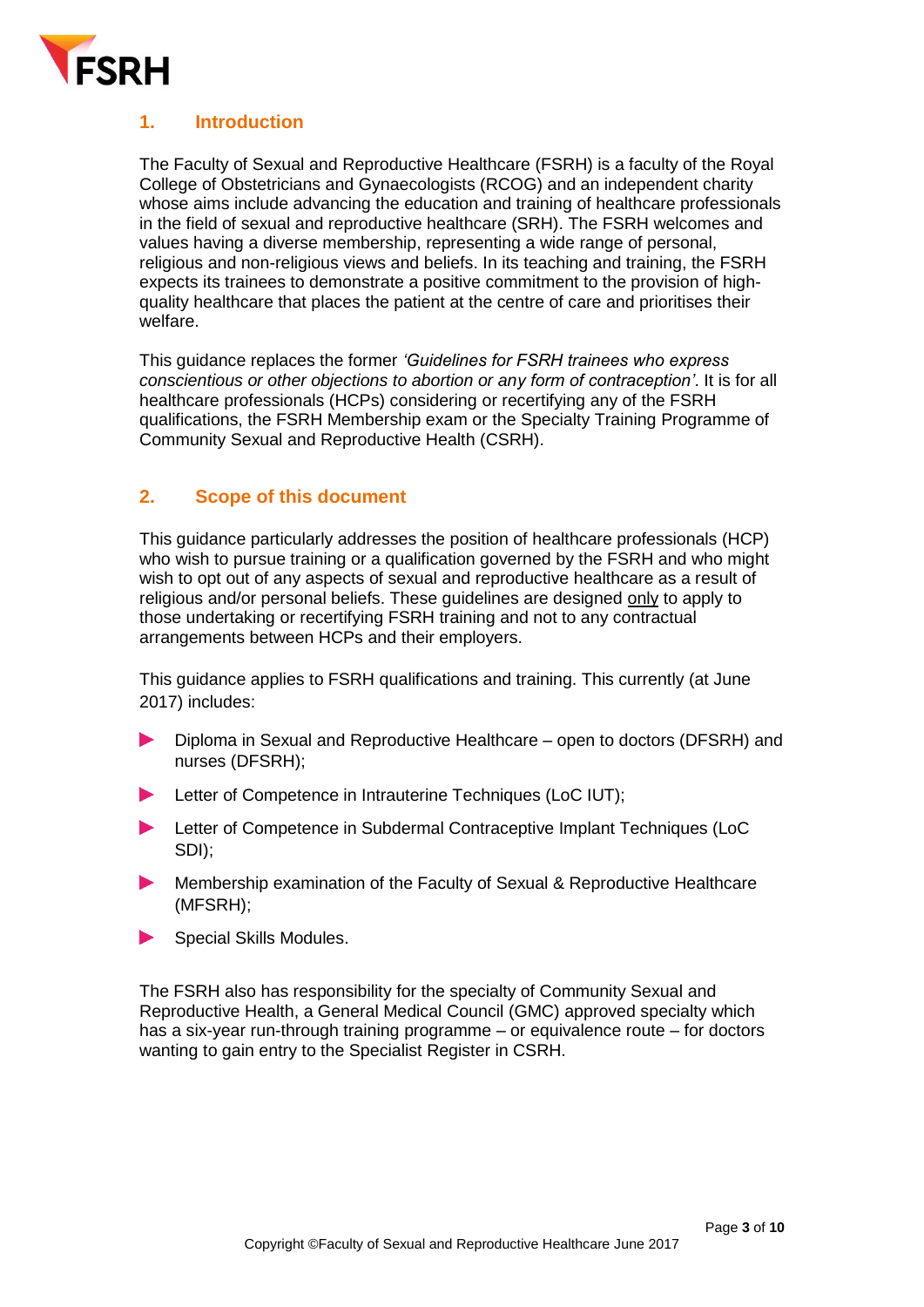

# <span id="page-3-0"></span>**3. Legal aspects**

This guidance recognises that there are two main ways in which a HCP may object to the provision of certain aspects of healthcare: the first being an objection to carrying out abortion which is defined in law as conscientious objection; the second being objections to the provision of other aspects of care due to personal or religious beliefs.

## <span id="page-3-1"></span>**3.1 Conscientious objection as defined in law**

There are currently two specific statutory protections for HCPs who have a conscientious objection 1) to participating in abortion (Abortion Act 1967, s.4)  $\dot{ }$  2) to technological procedures to achieve conception and pregnancy (Human Fertilisation and Embryology Act 1990, s.38)<sup>ii</sup>. In the case of abortion the provision is qualified in that it does not "*affect any duty to participate in treatment which is necessary to save the life or to prevent grave permanent injury to the physical or mental health of a pregnant woman*" (Abortion Act 1967, s.4).

The legal frameworks within which HCPs operate vary across between the four UK countries. For the purpose of this guidance the key difference is that the Abortion Act of 1967 does not apply in Northern Ireland<sup>iii</sup>. However, in all parts of the UK the provision of treatment to *save the life or to prevent grave permanent injury to the physical or mental health of a pregnant woman* overrides any other legal or ethical consideration (Abortion Act 1967, s.1).

## <span id="page-3-2"></span>**3.2 The law and objection to the provision of care on the basis of personal or religious beliefs**

The Human Rights Act 1998 incorporates the European Convention on Human Rights (ECHR) into UK law. Article 9 of the ECHR protects "*the freedom of thought, conscience and religion; this right includes … to manifest his religion or belief, in*  worship, teaching, practice and observance"<sup>iv</sup>. The decision in *Eweida v United Kingdom* recognises refusal to perform aspects of a job as a form of manifestation of belief.<sup>v</sup> Article 9 is a qualified right and may be subject to "*such limitations as are prescribed by law and necessary in a democratic society in the interests of public safety, for the protection of public order, health or morals, or for the protection of the rights and freedoms of others*" (Article 9, ECHR). Therefore, whether refusal of care is protected or whether infringement of Article 9 is justified will depend on the specific circumstances of the situation.

Part 5 of the Equality Act 2010 sets out provisions for non-discrimination in employment. Specifically, s.39 prohibits employers from discriminating against individuals on the basis of 'protected characteristics' (of which religious belief is one) and places an obligation on employers to make '*reasonable adjustments'* to accommodate religious beliefs. $vi$  An exception to this general rule of non-discrimination exists in situations where there is an incompatibility between the protected characteristic and the ability *"to carry out a function that is intrinsic to the work"* (ibid.)*.* What this means in practice will again depend on the specific circumstances of the situation.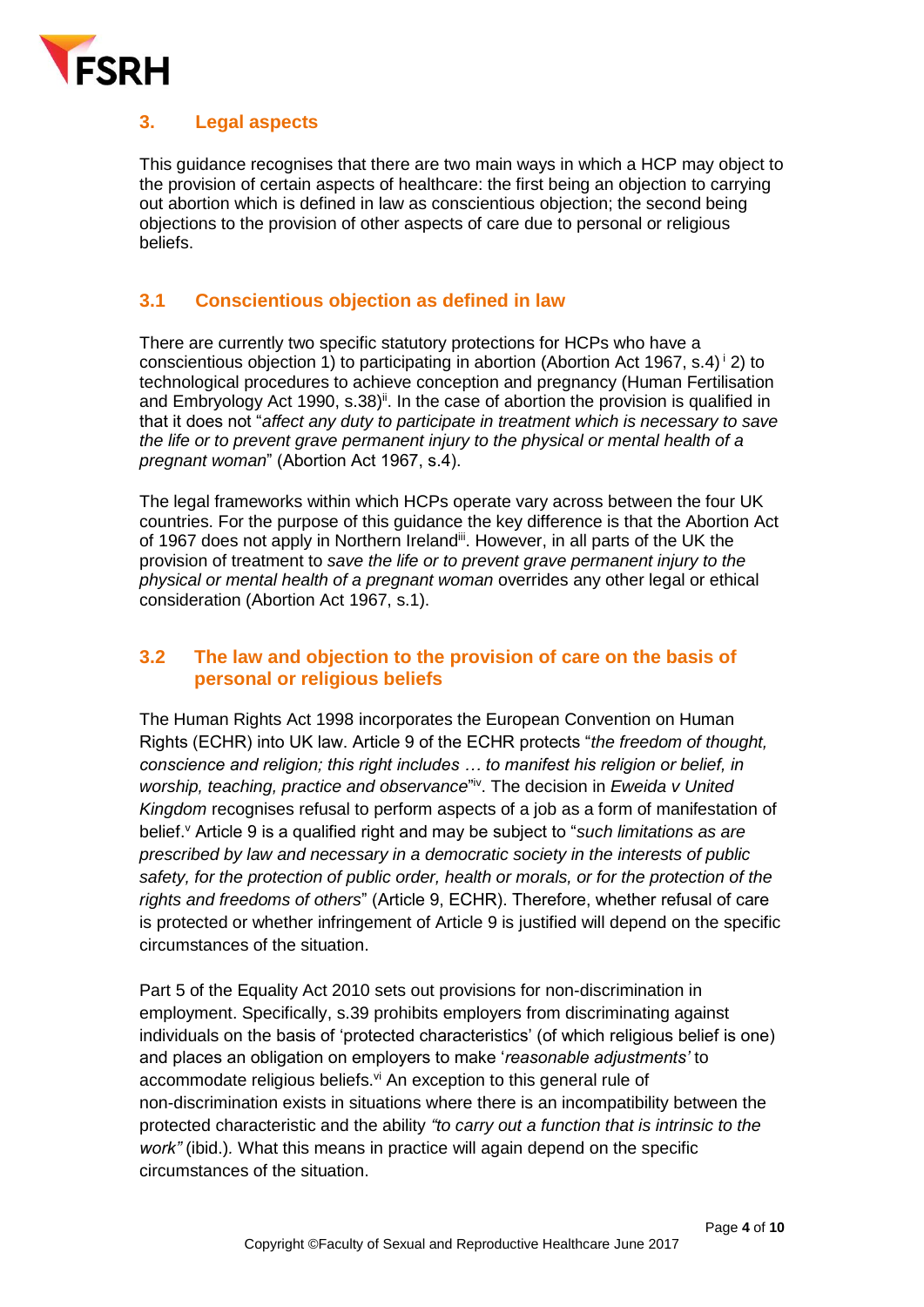

## <span id="page-4-0"></span>**4. Personal beliefs**

The FSRH recognises that within a diverse body of trainees some may experience a conflict between their personal beliefs and one or more aspects of SRH-related curricula in theory and/or in practice.

HCPs are able to obtain a FSRH qualification providing they demonstrate *their commitment to the principles of care* outlined in this guidance and *can meet the standards* – theory and practical – required to pass the relevant assessment and any subsequent recertification cycles.

Candidates should discuss concerns with the local FSRH General Training Programme Director or the Specialty Training Programme Director before embarking on a training programme. Where issues arise once training has already commenced, trainees are strongly encouraged to discuss them with their Primary Trainer or Educational Supervisor at the earliest opportunity for support to find a solution.

The FSRH recognises that the personal beliefs of individual HCPs may change during the course of their studies or career. It is recommended that HCPs review their personal beliefs and the impact they may have on patient care at their workbased annual appraisal or equivalent.

## <span id="page-4-1"></span>**5. FSRH principles of care**

Trainees undertaking a FSRH training programme, qualification, or recertification of a FSRH qualification will be expected to *abide by the following standards* in their ongoing personal practice:

- **1.** To be willing and able to discuss and provide information on pregnancy options and all forms of contraception, including emergency contraception, based on evidence and best practice as defined in FSRH guidelines;
- **2.** To be prepared to take personal responsibility for ensuring the patient is provided with appropriate care and treatment, including a prescription if appropriate, without delay;
- **3.** To treat the patient with kindness and to demonstrate non-judgemental and non-discriminatory attitudes and communication;
- **4.** To keep the patient fully informed of their options and never to compromise their care or outcomes;
- **5.** To be open with colleagues and employers about any personal beliefs which could compromise care or outcomes in order that service provision and planning can accommodate this;
- **6.** To remain up to date in SRH theory and practice as indicated in the relevant syllabus and to maintain and demonstrate competence for recertification purposes.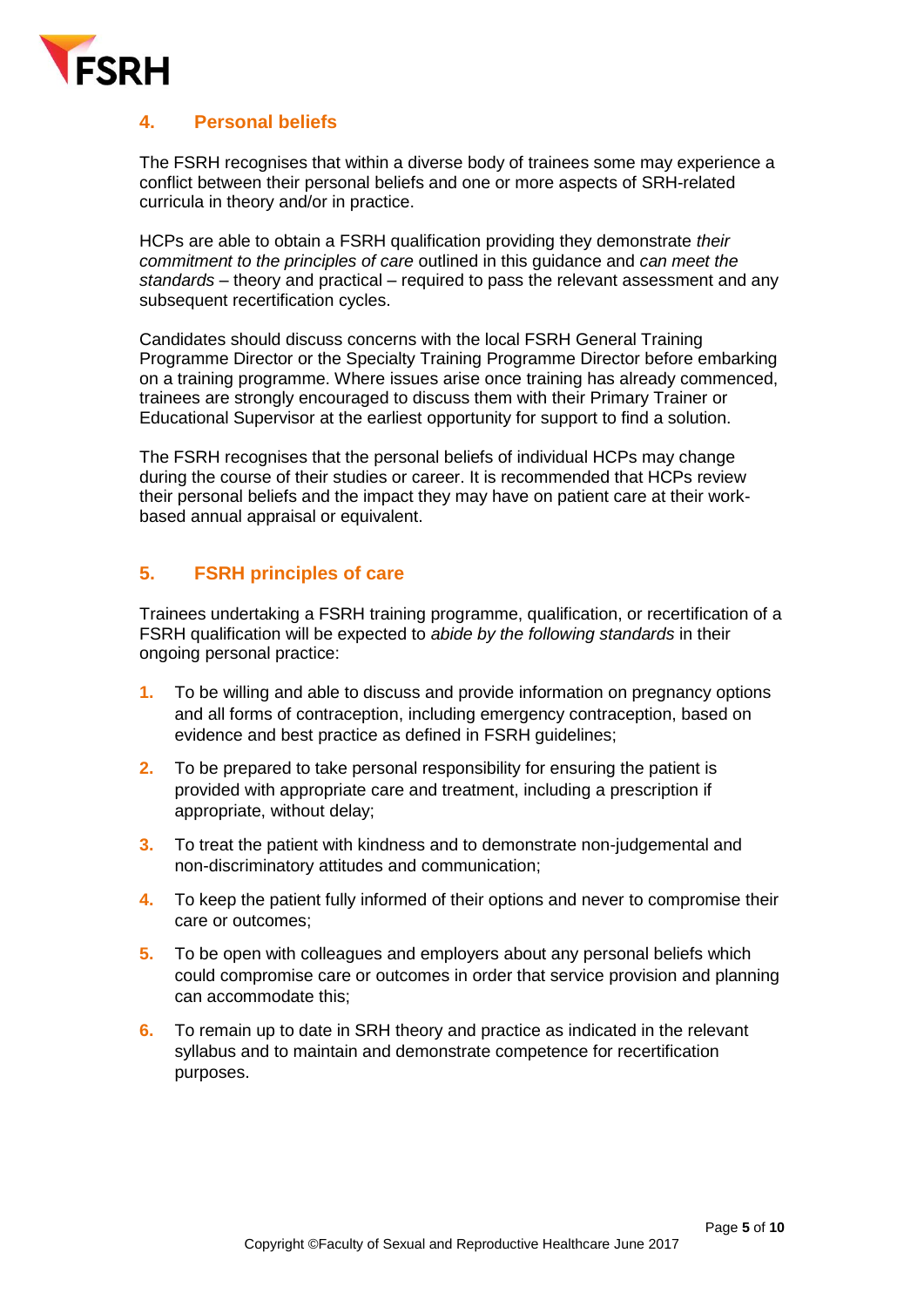

# <span id="page-5-0"></span>**6. FSRH training**

The FSRH encourages all HCPs with an interest in sexual and reproductive healthcare to consider undertaking FSRH training which enhances knowledge, skills and attitudes in the area. Individual trainees who have reservations about any of the FSRH syllabi should:

- Carefully consider whether they can demonstrate commitment in their practice to the FSRH principles of care outlined in section 5 of this document;
- $\blacktriangleright$ Discuss their concerns with the General Training Programme Director or the Specialty Training Programme Director before embarking on the training programme.

## <span id="page-5-1"></span>**6.1 Diploma of the Faculty of Sexual & Reproductive Healthcare [\(DFSRH\)](http://www.fsrh.org/pages/Diploma_of_the_FSRH.asp)**

The FSRH Diploma is designed to signify that the holder of the qualification is competent and willing to advise on all forms of contraception and manage SRH consultations, including providing evidence-based information on the options for unplanned pregnancy.

HCPs will be expected to demonstrate this through theory and practical assessments and the whole syllabus must be completed for the Diploma to be awarded. The FSRH requires all Diplomates to provide patients with the full range of contraception choices, including emergency contraception and support of a woman with an unplanned pregnancy and appropriate onward referral.

HCPs who plan to opt out of providing aspects of care because of their personal beliefs may still be awarded the Diploma, or recertified, if they can demonstrate commitment in their practice to the principles of care in section 5 of this document. For example, if a HCP chooses not to prescribe emergency contraception because of their personal beliefs, she/he has a personal responsibility to ensure that arrangements are made for a prescription to be issued by a colleague without delay, ensuring that the care and outcomes of the patient are never compromised or delayed.

## <span id="page-5-2"></span>**6.2 Letters of Competence in Intrauterine Techniques or Subdermal Implants [\(LoC](http://www.fsrh.org/pages/Letter_of_Competence_IUT.asp) IUT, [LoC](http://www.fsrh.org/pages/Letter_of_Competence_SDI.asp) SDI)**

Letters of Competence are designed to signify that the holder of the qualification is competent to consult and to carry out procedures in the areas of practice outlined in the syllabus.

It will not be possible to gain Letters of Competence without demonstrating practical competence in the relevant live procedures, nor to recertify the qualification without submitting a log of procedures. Trainees undertaking or recertifying a Letter of Competence will need to indicate that they will abide by the principles of care set out in this guidance.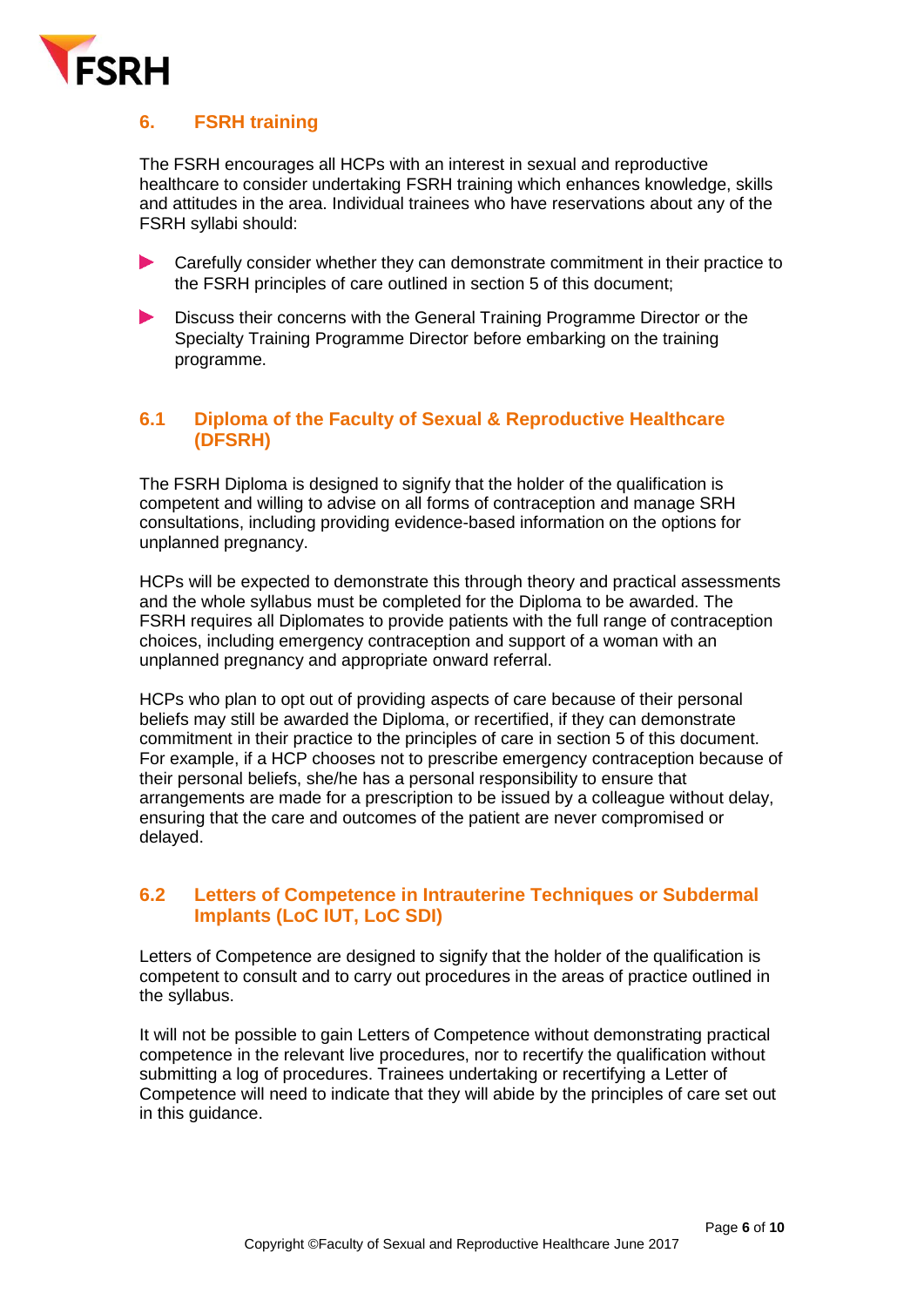

## <span id="page-6-0"></span>**6.3 Membership exam [\(MFSRH\)](http://www.fsrh.org/pages/membership_categories.asp)**

Doctors will be expected to pass the theory and practical assessments of the membership examination for Membership of the FSRH to be awarded. Any part of the curriculum<sup>vii</sup> may be assessed in the examination.

This may include knowledge and practical assessment of:

- the provision of contraception  $\blacktriangleright$ (all methods including emergency contraception).
- the provision of abortion care (but it will not include the demonstration of the skills to perform an abortion procedure if the candidate declares a conscientious objection).

Exam candidates may also be assessed on their understanding of the principles of leadership and delivery of SRH services, including leadership of abortion services.

#### <span id="page-6-1"></span>**6.4 [Specialty Training Programme](http://www.fsrh.org/pages/specialty.asp) in Community Sexual & Reproductive Health**

The Specialty Training Programme is designed to prepare trainees for the role of consultant and develop the skills required to lead and manage the community-based SRH services of the future and lead large multidisciplinary teams which may include staff working in abortion care. The MFSRH exam is a mandatory requirement of the Specialty Training Programme so candidates and trainees should also note section 6.3 above.

Doctors applying for the Specialty Training Programme in CSRH who hold objections to providing any form of contraception or undertaking abortion should study the curriculum<sup>vii</sup>. There are a number of modules in the programme related to advising on, prescribing and administering contraception, including emergency contraception, pregnancy decision-making support, abortion referral and abortion care.

To fulfil the requirements for the Specialty Training Programme, a doctor must be willing to participate in the provision of all forms of care excepting that which is defined as conscientious objection in the Abortion Act 1967, as amended by the Human Fertilisation & Embryology Act 1990.

## <span id="page-6-2"></span>**7. Reading and other resources**

Trainees may find it helpful to read the following guidance when considering issues of personal belief:

- [BMA guidance on expression of doctors' beliefs](http://bma.org.uk/support-at-work/ethics/expressions-of-doctors-beliefs)
- [GMC guidance on personal beliefs](http://www.gmc-uk.org/guidance/ethical_guidance/21171.asp)
- [NMC code of professional standards of practice and behaviour for nurses and](http://www.nmc.org.uk/globalassets/sitedocuments/nmc-publications/revised-new-nmc-code.pdf)  [midwives](http://www.nmc.org.uk/globalassets/sitedocuments/nmc-publications/revised-new-nmc-code.pdf)
- The policies of their employer or prospective employer **Date last reviewed April 2017**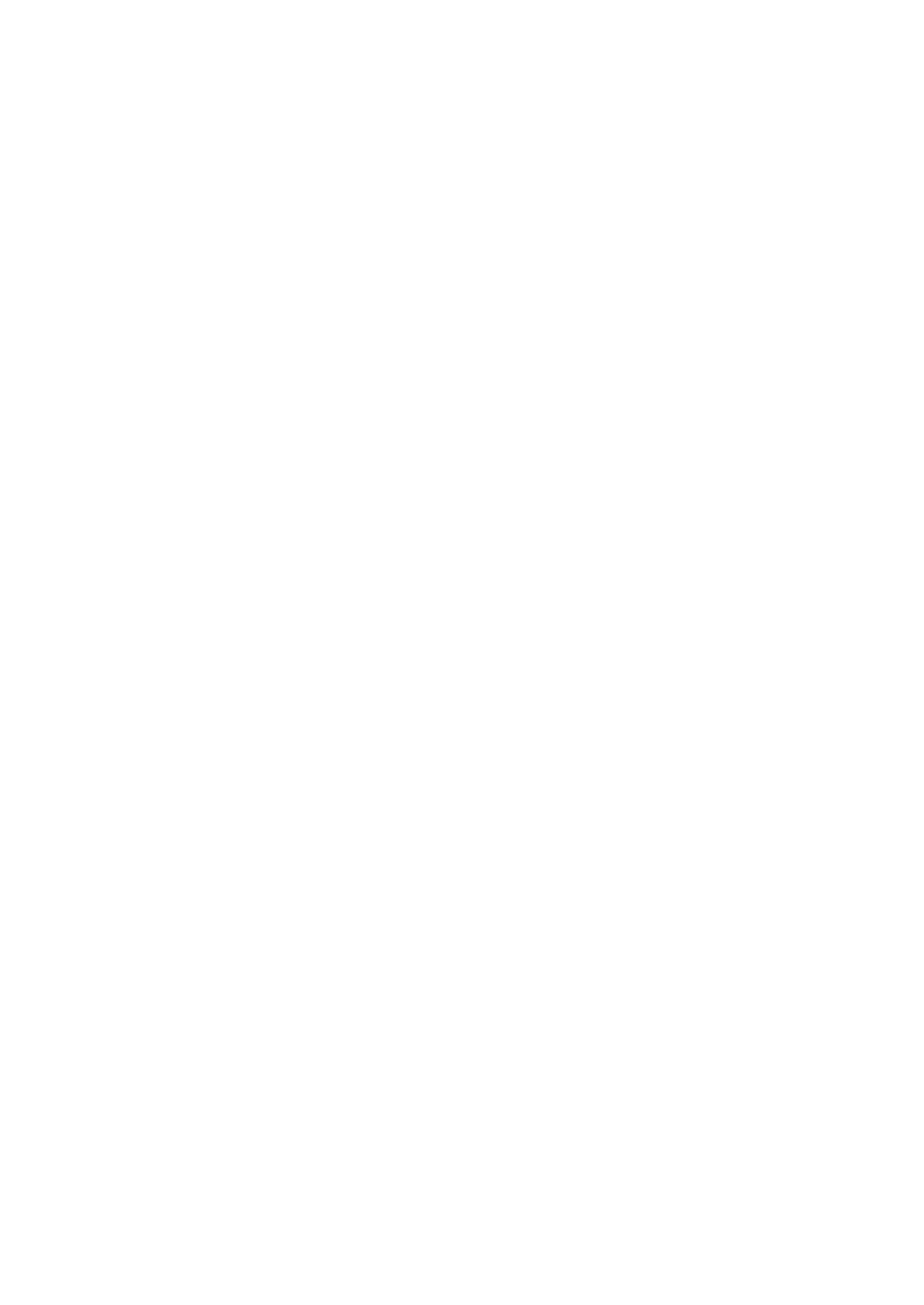

#### <span id="page-8-0"></span>**References**

 $\overline{a}$ 

<sup>i</sup> Abortion Act 1967, Section 4, available at: [www.legislation.gov.uk/ukpga/1967/87/section/4](http://www.legislation.gov.uk/ukpga/1967/87/section/4)

*"Conscientious objection to participation in treatment.*

*(1) Subject to subsection (2) of this section, no person shall be under any duty, whether by contract or by any statutory or other legal requirement, to participate in any treatment authorised by this Act to which he has a conscientious objection:*

*Provided that in any legal proceedings the burden of proof of conscientious objection shall rest on the person claiming to rely on it.*

*(2) Nothing in subsection (1) of this section shall affect any duty to participate in treatment which is necessary to save the life or to prevent grave permanent injury to the physical or mental health of a pregnant woman.*

*(3) In any proceedings before a court in Scotland, a statement on oath by any person to the effect that he has a conscientious objection to participating in any treatment authorised by this Act shall be sufficient evidence for the purpose of discharging the burden of proof imposed upon him by subsection (1) of this section."*

- <sup>ii</sup> Human Fertilisation and Embryology Act 1990, Section 38, Available at: [www.legislation.gov.uk/ukpga/1990/37/section/38](http://www.legislation.gov.uk/ukpga/1990/37/section/38)
- iii Department of Health, Social Services and Public Services *Guidance for Health and Social Care Professionals on Termination of Pregnancy in Northern Ireland,* see pp.11–15, available at: https://www.health-ni.gov.uk/sites/default/files/publications/dhssps/quidance[termination-pregnancy.pdf](https://www.health-ni.gov.uk/sites/default/files/publications/dhssps/guidance-termination-pregnancy.pdf)
- iv European Convention on Human Rights, Article 9, available at: [http://www.echr.coe.int/Documents/Convention\\_ENG.pdf](http://www.echr.coe.int/Documents/Convention_ENG.pdf)
- <sup>v</sup> Eweida v United Kingdom (2013) 57 EHRR 213
- vi Equality Act 2010, Section 39, available at: <http://www.legislation.gov.uk/ukpga/2010/15/section/39>
- vii FSRH *CSRH Curriculum*, available at: <https://www.fsrh.org/documents/csrh-curriculum/>